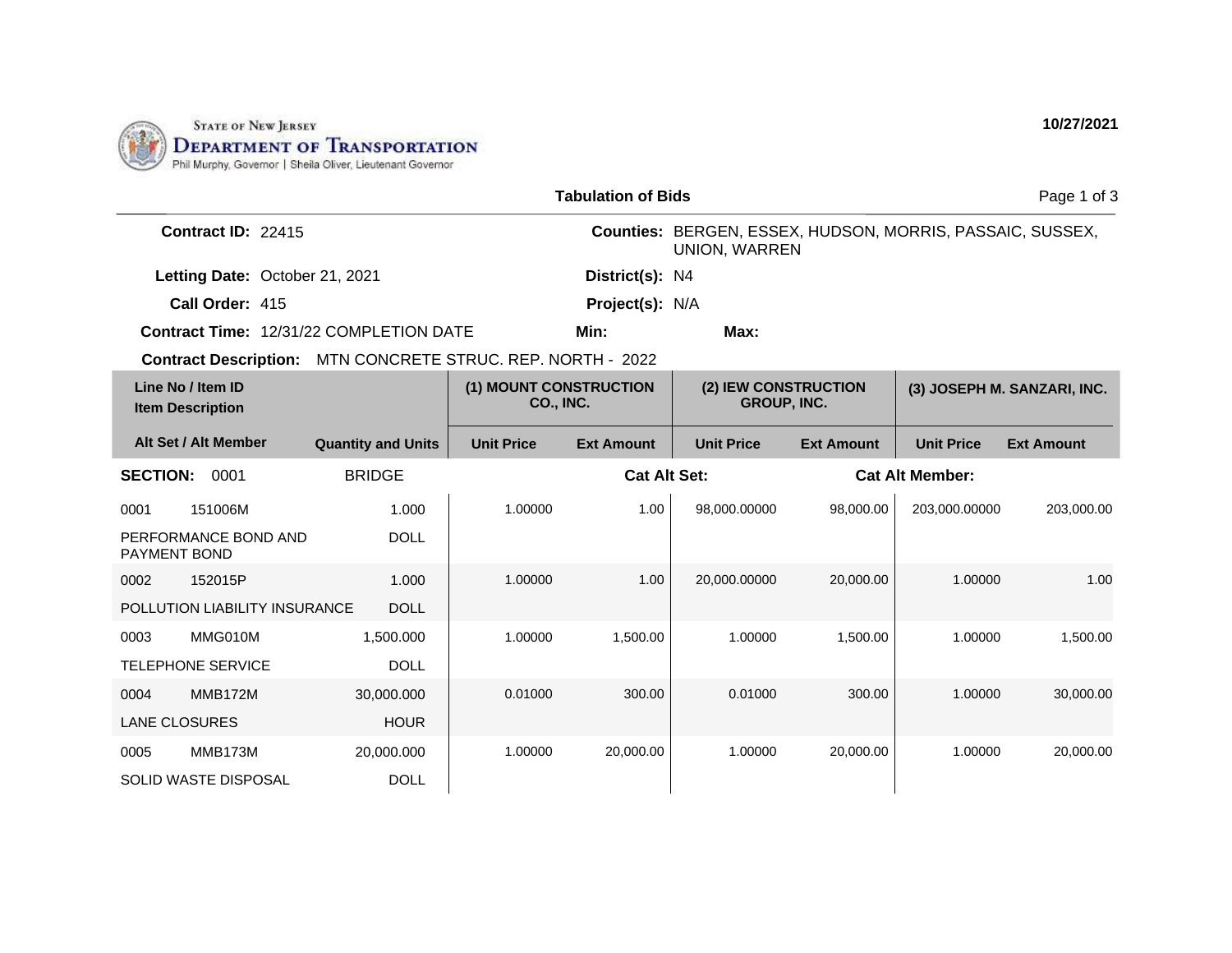

| <b>Tabulation of Bids</b><br>Page 2 of 3     |                                       |                                     |                   |                                                                                   |                   |                             |                   |  |  |
|----------------------------------------------|---------------------------------------|-------------------------------------|-------------------|-----------------------------------------------------------------------------------|-------------------|-----------------------------|-------------------|--|--|
| Contract ID: 22415                           |                                       |                                     |                   | Counties: BERGEN, ESSEX, HUDSON, MORRIS, PASSAIC, SUSSEX,<br><b>UNION, WARREN</b> |                   |                             |                   |  |  |
| Letting Date: October 21, 2021               | District(s): N4                       |                                     |                   |                                                                                   |                   |                             |                   |  |  |
| Call Order: 415                              |                                       |                                     |                   |                                                                                   | Project(s): N/A   |                             |                   |  |  |
| Contract Time: 12/31/22 COMPLETION DATE      |                                       |                                     | Min:              | Max:                                                                              |                   |                             |                   |  |  |
| <b>Contract Description:</b>                 | MTN CONCRETE STRUC. REP. NORTH - 2022 |                                     |                   |                                                                                   |                   |                             |                   |  |  |
| Line No / Item ID<br><b>Item Description</b> |                                       | (1) MOUNT CONSTRUCTION<br>CO., INC. |                   | (2) IEW CONSTRUCTION<br><b>GROUP, INC.</b>                                        |                   | (3) JOSEPH M. SANZARI, INC. |                   |  |  |
| Alt Set / Alt Member                         | <b>Quantity and Units</b>             | <b>Unit Price</b>                   | <b>Ext Amount</b> | <b>Unit Price</b>                                                                 | <b>Ext Amount</b> | <b>Unit Price</b>           | <b>Ext Amount</b> |  |  |
| <b>SECTION:</b><br>0001                      | <b>BRIDGE</b>                         |                                     |                   | <b>Cat Alt Set:</b><br><b>Cat Alt Member:</b>                                     |                   |                             |                   |  |  |
| 202024M<br>0006                              | 125.000                               | 50.00000                            | 6,250.00          | 0.01000                                                                           | 1.25              | 50.00000                    | 6,250.00          |  |  |
| DISPOSAL OF REGULATED<br><b>MATERIAL</b>     | T                                     |                                     |                   |                                                                                   |                   |                             |                   |  |  |
| MMG064M<br>0007                              | 50,000.000                            | 1.00000                             | 50,000.00         | 1.00000                                                                           | 50,000.00         | 1.00000                     | 50,000.00         |  |  |
| DISPOSAL OF REGULATED<br>MATERIAL, HAZARDOUS | <b>DOLL</b>                           |                                     |                   |                                                                                   |                   |                             |                   |  |  |
| 109006M<br>0008                              | 2,750,000.000                         | 1.00000                             | 2,750,000.00      | 1.00000                                                                           | 2,750,000.00      | 1.00000                     | 2,750,000.00      |  |  |
| <b>FORCE ACCOUNT</b>                         | <b>DOLL</b>                           |                                     |                   |                                                                                   |                   |                             |                   |  |  |
| <b>MMB186M</b><br>0009                       | 33,000.000                            | 531.34000                           | 17,534,220.00     | 599.00000                                                                         | 19,767,000.00     | 718.00000                   | 23,694,000.00     |  |  |
| LABOR CREW, CONCRETE                         | <b>HOUR</b>                           |                                     |                   |                                                                                   |                   |                             |                   |  |  |
| MMG054M<br>0010                              | 3,000.000                             | 87.50000                            | 262,500.00        | 74.00000                                                                          | 222,000.00        | 106.00000                   | 318,000.00        |  |  |
| WORKER, TYPE "A"                             | <b>HOUR</b>                           |                                     |                   |                                                                                   |                   |                             |                   |  |  |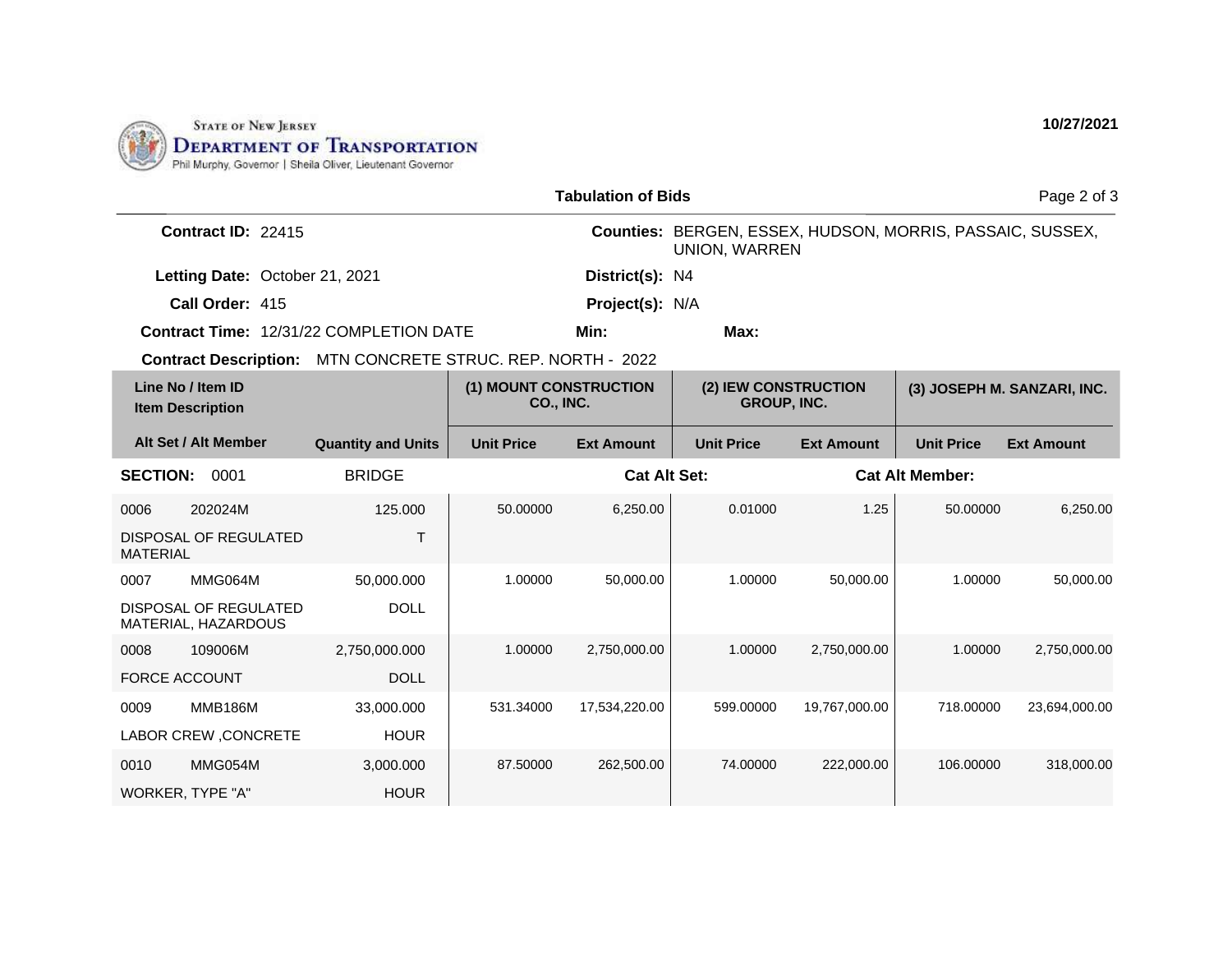

| <b>Tabulation of Bids</b>                                   |                           |                                     |                   |                                                                            |                   |                             | Page 3 of 3       |
|-------------------------------------------------------------|---------------------------|-------------------------------------|-------------------|----------------------------------------------------------------------------|-------------------|-----------------------------|-------------------|
| Contract ID: 22415                                          |                           |                                     |                   | Counties: BERGEN, ESSEX, HUDSON, MORRIS, PASSAIC, SUSSEX,<br>UNION, WARREN |                   |                             |                   |
| Letting Date: October 21, 2021                              |                           |                                     | District(s): N4   |                                                                            |                   |                             |                   |
| Call Order: 415                                             |                           |                                     | Project(s): N/A   |                                                                            |                   |                             |                   |
| <b>Contract Time: 12/31/22 COMPLETION DATE</b>              |                           | Min:                                | Max:              |                                                                            |                   |                             |                   |
| Contract Description: MTN CONCRETE STRUC. REP. NORTH - 2022 |                           |                                     |                   |                                                                            |                   |                             |                   |
| Line No / Item ID<br><b>Item Description</b>                |                           | (1) MOUNT CONSTRUCTION<br>CO., INC. |                   | (2) IEW CONSTRUCTION<br><b>GROUP, INC.</b>                                 |                   | (3) JOSEPH M. SANZARI, INC. |                   |
| Alt Set / Alt Member                                        | <b>Quantity and Units</b> | <b>Unit Price</b>                   | <b>Ext Amount</b> | <b>Unit Price</b>                                                          | <b>Ext Amount</b> | <b>Unit Price</b>           | <b>Ext Amount</b> |
| <b>SECTION:</b><br>0001                                     | <b>BRIDGE</b>             | <b>Cat Alt Set:</b>                 |                   |                                                                            |                   | <b>Cat Alt Member:</b>      |                   |
| MMG057M<br>0011                                             | 2,000.000                 | 325.00000                           | 650,000.00        | 170.00000                                                                  | 340.000.00        | 120.90000                   | 241,800.00        |
| WORKER, TYPE "B"                                            | <b>HOUR</b>               |                                     |                   |                                                                            |                   |                             |                   |
| <b>MMB092M</b><br>0012                                      | 200.000                   | 125.00000                           | 25,000.00         | 125.00000                                                                  | 25,000.00         | 125.00000                   | 25,000.00         |
| <b>CREW COORDINATOR</b>                                     | <b>HOUR</b>               |                                     |                   |                                                                            |                   |                             |                   |
| MMG025M<br>0013                                             | 300,000.000               | 1.00000                             | 300,000.00        | 1.00000                                                                    | 300.000.00        | 1.00000                     | 300,000.00        |
| OVERTIME DIFFERENTIAL (OD)                                  | <b>DOLL</b>               |                                     |                   |                                                                            |                   |                             |                   |
| <b>Section Totals:</b>                                      |                           | \$21,599,772.00                     |                   | \$23,593,801.25                                                            |                   | \$27,639,551.00             |                   |
| <b>Contract Totals</b>                                      |                           | \$21,599,772.00                     |                   | \$23,593,801.25                                                            |                   | \$27,639,551.00             |                   |
| <b>Cost Plus Time Totals</b>                                |                           | \$21,599,772.00                     |                   | \$23,593,801.25                                                            |                   | 27,639,551.00               |                   |
| () indicates item is bid as Lump Sum                        |                           |                                     |                   |                                                                            |                   |                             |                   |

**10/27/2021**